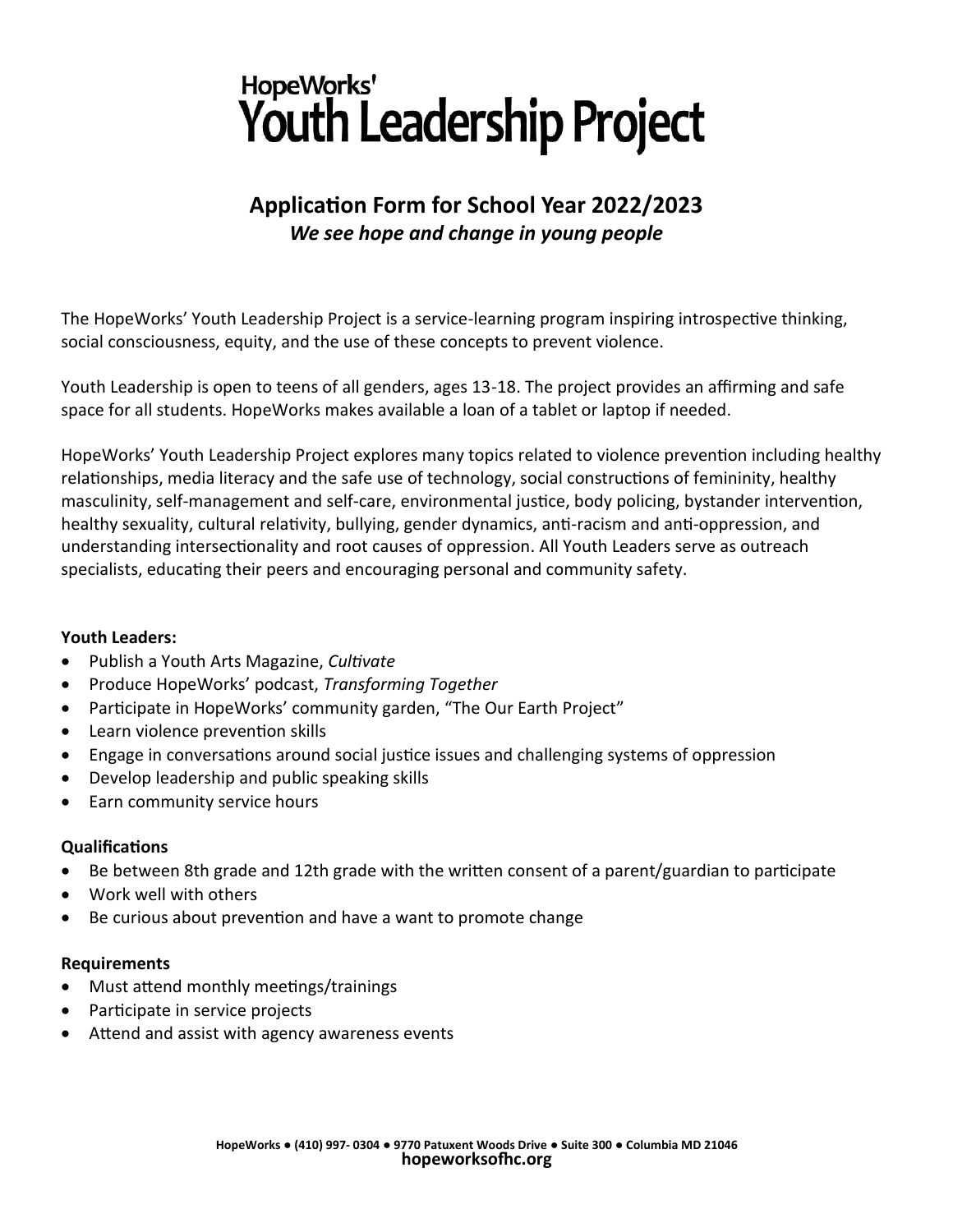# HopeWorks'<br>Youth Leadership Project

# **Application Form for School Year 2022/2023**

| <b>Personal Information</b>                                                       |  |  |  |
|-----------------------------------------------------------------------------------|--|--|--|
|                                                                                   |  |  |  |
|                                                                                   |  |  |  |
|                                                                                   |  |  |  |
|                                                                                   |  |  |  |
| Home Phone Number _________________________________Cell Phone____________________ |  |  |  |
|                                                                                   |  |  |  |
|                                                                                   |  |  |  |
|                                                                                   |  |  |  |
|                                                                                   |  |  |  |
|                                                                                   |  |  |  |
|                                                                                   |  |  |  |

#### **Academic Credit**

Will you seek academic credit (e.g., community service and service learning) for your participation?

YES \_\_\_ NO \_\_\_

*If seeking academic credit, youth leaders are responsible for obtaining and meeting their specific program requirements. With advanced notice, HopeWorks will provide necessary documentation for credit upon request.*

Please provide contact information, if any, for your academic advisor.

Name \_\_\_\_\_\_\_\_\_\_\_\_\_\_\_\_\_\_\_\_\_\_\_\_\_\_\_\_\_\_\_\_\_\_\_\_\_\_\_ Phone Number \_\_\_\_\_\_\_\_\_\_\_\_\_\_\_\_\_\_\_\_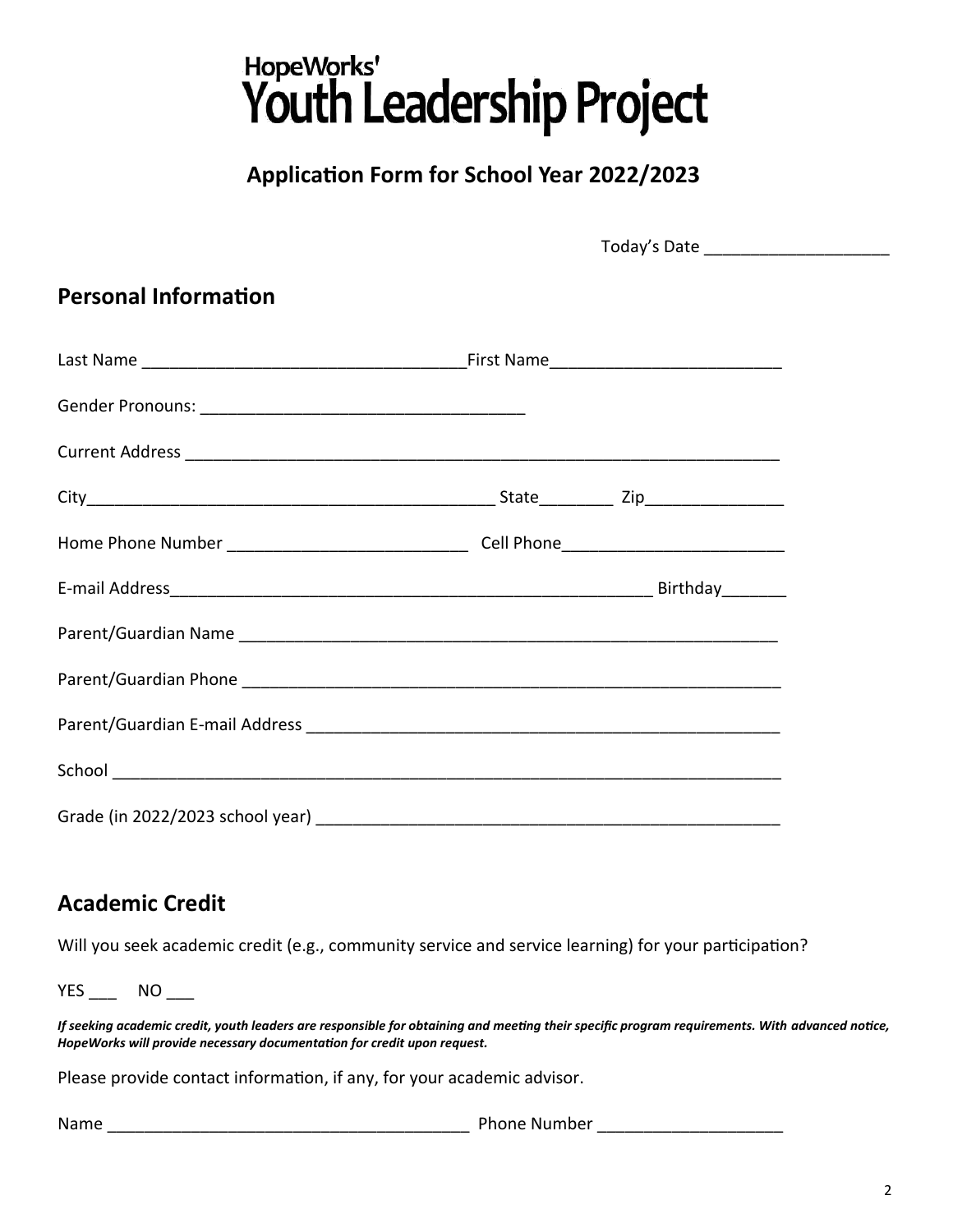# **Reference**

Please provide the following information for an individual we may contact for reference (i.e., teacher, counselor, employer). Do not list a friend or relative.

| Name          | <b>Phone Number</b>                     |  |  |  |  |
|---------------|-----------------------------------------|--|--|--|--|
| Email Address |                                         |  |  |  |  |
| Relationship  | How long have you known this reference? |  |  |  |  |

## **Personal Statement**

Please write a short statement about why you are interested in becoming a Youth Leader. (You may use a separate sheet if you wish but please no longer than one page.)

# To become a Youth Leader, you will be interviewed. Please let us know your usual availability.

#### Days available:

| Monday<br>Tuesdav       | Wednesday | Thursday             | Fridav | Saturday              | Sunday |  |
|-------------------------|-----------|----------------------|--------|-----------------------|--------|--|
| <b>Times available:</b> |           |                      |        |                       |        |  |
| Morning (9am-12pm)      |           | Afternoon (12pm-5pm) |        | Evening (5pm-8pm)____ |        |  |